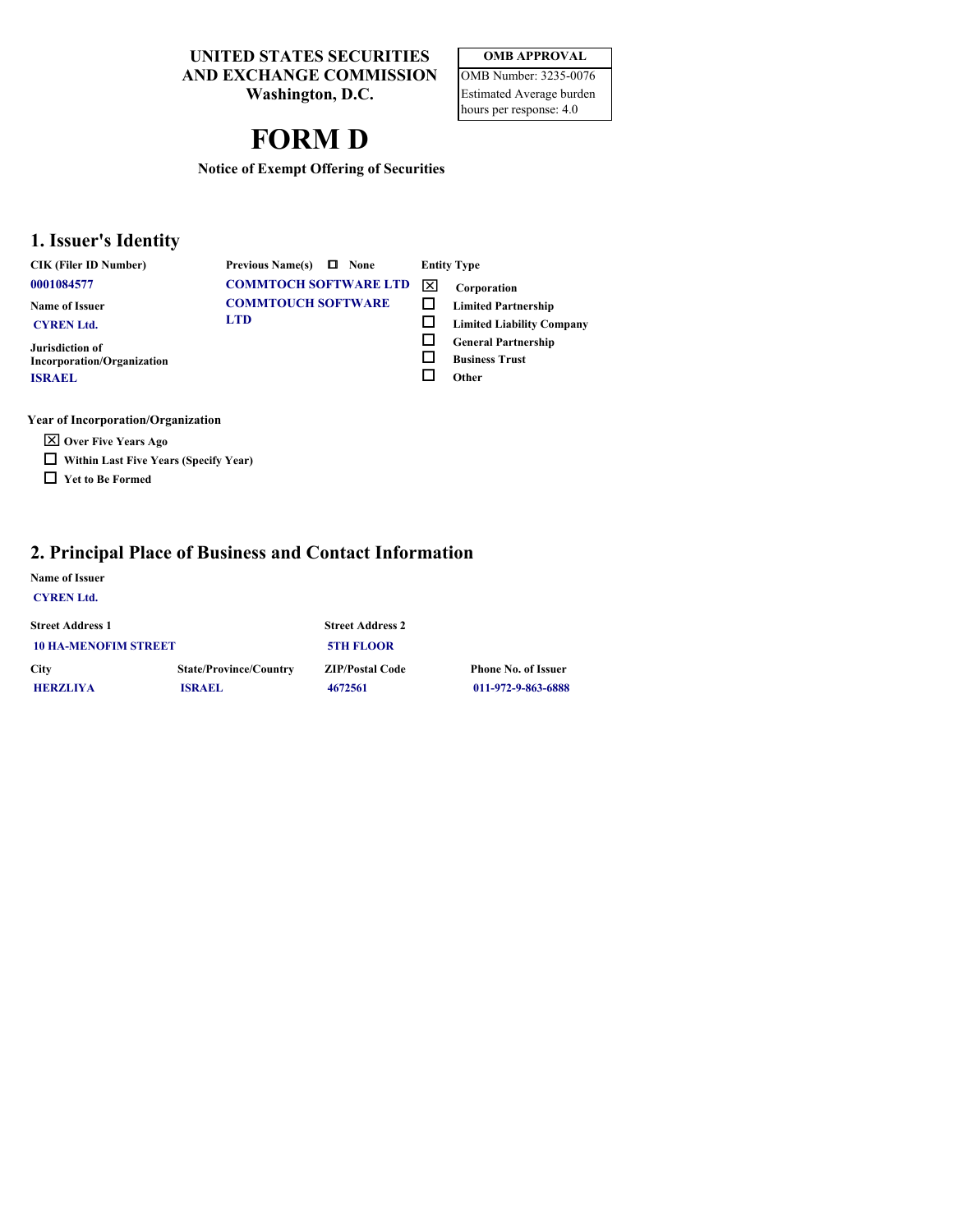# **3. Related Persons**

| <b>Last Name</b>                          | <b>First Name</b>                               |                           | <b>Middle Name</b>               |
|-------------------------------------------|-------------------------------------------------|---------------------------|----------------------------------|
| <b>Jackson</b><br><b>Street Address 1</b> | <b>Brett</b>                                    | <b>Street Address 2</b>   |                                  |
| c/o Cyren Ltd.                            |                                                 |                           | 1430 Spring Hill Road, Suite 330 |
| City                                      | <b>State/Province/Country</b>                   |                           | <b>ZIP/Postal Code</b>           |
| <b>McLean</b>                             | <b>VIRGINIA</b>                                 |                           | 22102                            |
| <b>Relationship:</b>                      | ⊠<br><b>Executive Officer</b>                   | $\boxed{\times}$ Director | 0<br>Promoter                    |
|                                           | <b>Clarification of Response (if Necessary)</b> |                           |                                  |
| <b>Last Name</b><br><b>Tarpey</b>         | <b>First Name</b><br><b>Kenneth</b>             |                           | <b>Middle Name</b>               |
| <b>Street Address 1</b>                   |                                                 | <b>Street Address 2</b>   |                                  |
| c/o Cyren Ltd.                            |                                                 |                           | 1430 Spring Hill Road, Suite 330 |
| City                                      | <b>State/Province/Country</b>                   |                           | <b>ZIP/Postal Code</b>           |
| <b>McLean</b>                             | <b>VIRGINIA</b>                                 |                           | 22102                            |
| <b>Relationship:</b>                      | $\boxed{\times}$ Executive Officer              | $\Box$ Director           | $\Box$ Promoter                  |
|                                           | <b>Clarification of Response (if Necessary)</b> |                           |                                  |
| <b>Last Name</b>                          | <b>First Name</b>                               |                           | <b>Middle Name</b>               |
| Kohavi                                    | Lior                                            |                           |                                  |
| <b>Street Address 1</b><br>c/o Cyren Ltd. |                                                 | <b>Street Address 2</b>   | 10 Ha-Menofim St., 5th Floor     |
| City                                      | <b>State/Province/Country</b>                   |                           | <b>ZIP/Postal Code</b>           |
| <b>Herzliya</b>                           | <b>ISRAEL</b>                                   |                           | 4672561                          |
| <b>Relationship:</b>                      | $\boxed{\times}$ Executive Officer              | 0<br><b>Director</b>      | ◻<br>Promoter                    |
|                                           | <b>Clarification of Response (if Necessary)</b> |                           |                                  |
| <b>Last Name</b><br><b>Tamir</b>          | <b>First Name</b><br><b>Michael</b>             |                           | <b>Middle Name</b>               |
| <b>Street Address 1</b>                   |                                                 | <b>Street Address 2</b>   |                                  |
| c/o Cyren Ltd.                            |                                                 |                           | 1430 Spring Hill Road, Suite 330 |
| <b>City</b>                               | <b>State/Province/Country</b>                   |                           | <b>ZIP/Postal Code</b>           |
| <b>McLean</b>                             | <b>VIRGINIA</b>                                 |                           | 22102                            |
| <b>Relationship:</b>                      | $\boxed{\times}$ Executive Officer              | $\Box$<br><b>Director</b> | $\Box$ Promoter                  |
|                                           | <b>Clarification of Response (if Necessary)</b> |                           |                                  |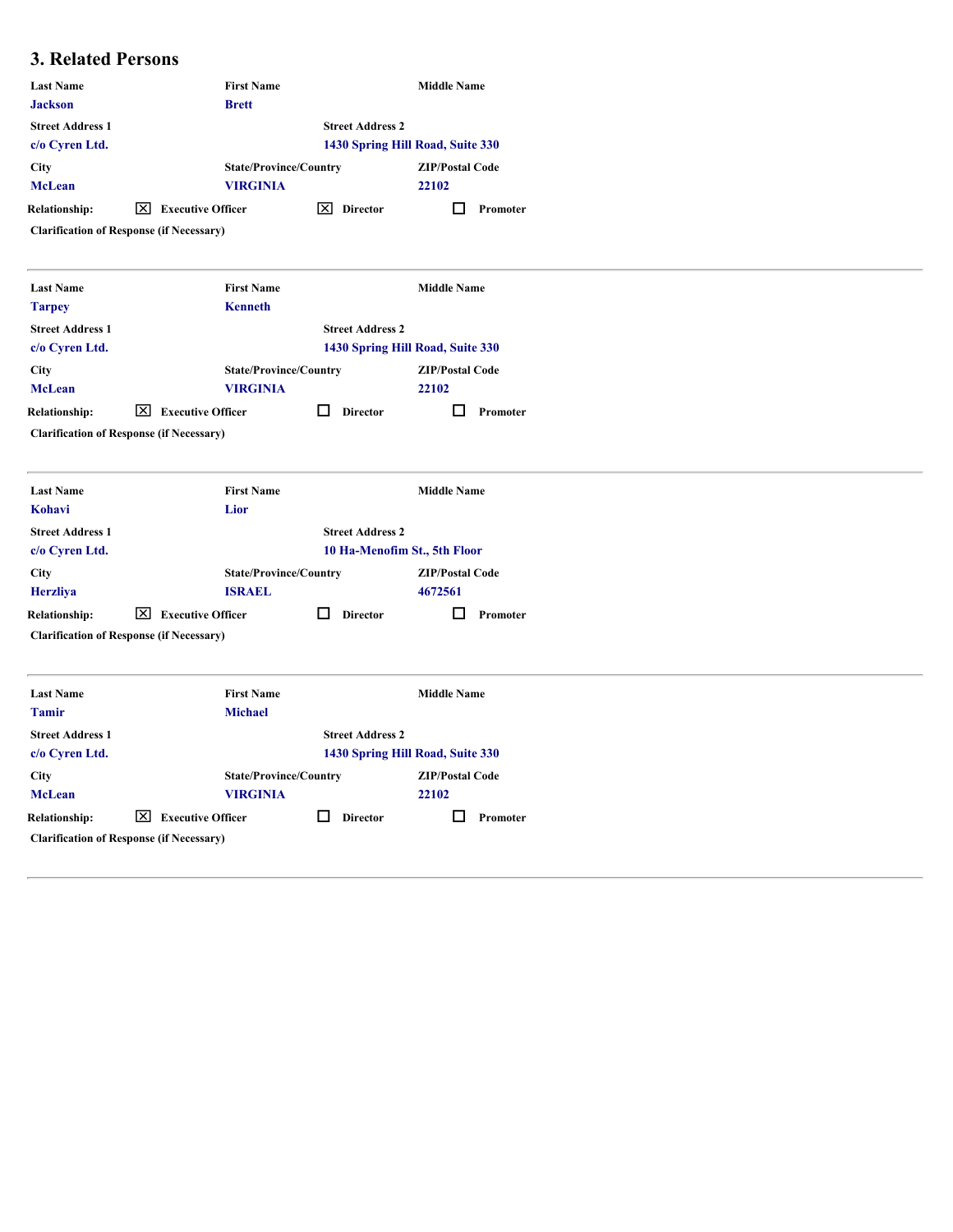| <b>First Name</b>                  |                                                                                                                                                                                                                 | <b>Middle Name</b>                                                                                                               |                                                                                                                                                                                                                                                                                              |
|------------------------------------|-----------------------------------------------------------------------------------------------------------------------------------------------------------------------------------------------------------------|----------------------------------------------------------------------------------------------------------------------------------|----------------------------------------------------------------------------------------------------------------------------------------------------------------------------------------------------------------------------------------------------------------------------------------------|
|                                    |                                                                                                                                                                                                                 |                                                                                                                                  |                                                                                                                                                                                                                                                                                              |
| <b>ISRAEL</b>                      |                                                                                                                                                                                                                 | <b>ZIP/Postal Code</b><br>4672561                                                                                                |                                                                                                                                                                                                                                                                                              |
| $\boxed{\times}$ Executive Officer | $\Box$ Director                                                                                                                                                                                                 | $\Box$<br>Promoter                                                                                                               |                                                                                                                                                                                                                                                                                              |
| <b>First Name</b><br><b>Boris</b>  |                                                                                                                                                                                                                 | <b>Middle Name</b>                                                                                                               |                                                                                                                                                                                                                                                                                              |
|                                    |                                                                                                                                                                                                                 |                                                                                                                                  |                                                                                                                                                                                                                                                                                              |
| <b>ISRAEL</b>                      |                                                                                                                                                                                                                 | <b>ZIP/Postal Code</b><br>4672561                                                                                                |                                                                                                                                                                                                                                                                                              |
| $\boxed{\times}$ Executive Officer | $\Box$ Director                                                                                                                                                                                                 | □<br>Promoter                                                                                                                    |                                                                                                                                                                                                                                                                                              |
|                                    |                                                                                                                                                                                                                 |                                                                                                                                  |                                                                                                                                                                                                                                                                                              |
| <b>Bruce</b>                       |                                                                                                                                                                                                                 |                                                                                                                                  |                                                                                                                                                                                                                                                                                              |
|                                    |                                                                                                                                                                                                                 |                                                                                                                                  |                                                                                                                                                                                                                                                                                              |
| <b>VIRGINIA</b>                    |                                                                                                                                                                                                                 | <b>ZIP/Postal Code</b><br>22102                                                                                                  |                                                                                                                                                                                                                                                                                              |
| $\boxed{\times}$ Executive Officer | $\Box$ Director                                                                                                                                                                                                 | $\Box$ Promoter                                                                                                                  |                                                                                                                                                                                                                                                                                              |
|                                    |                                                                                                                                                                                                                 |                                                                                                                                  |                                                                                                                                                                                                                                                                                              |
| Eva                                |                                                                                                                                                                                                                 |                                                                                                                                  |                                                                                                                                                                                                                                                                                              |
|                                    |                                                                                                                                                                                                                 |                                                                                                                                  |                                                                                                                                                                                                                                                                                              |
|                                    |                                                                                                                                                                                                                 | <b>ZIP/Postal Code</b>                                                                                                           |                                                                                                                                                                                                                                                                                              |
| <b>VIRGINIA</b>                    |                                                                                                                                                                                                                 | 22102                                                                                                                            |                                                                                                                                                                                                                                                                                              |
| $\boxed{\times}$ Executive Officer | $\Box$ Director                                                                                                                                                                                                 | $\Box$<br>Promoter                                                                                                               |                                                                                                                                                                                                                                                                                              |
|                                    | <b>Isaac</b><br><b>Clarification of Response (if Necessary)</b><br><b>Clarification of Response (if Necessary)</b><br><b>First Name</b><br><b>Clarification of Response (if Necessary)</b><br><b>First Name</b> | <b>State/Province/Country</b><br><b>State/Province/Country</b><br><b>State/Province/Country</b><br><b>State/Province/Country</b> | <b>Street Address 2</b><br>10 Ha-Menofim St., 5th Floor<br><b>Street Address 2</b><br>10 Ha-Menofim St., 5th Floor<br><b>Middle Name</b><br><b>Street Address 2</b><br>1430 Spring Hill Road, Suite 330<br><b>Middle Name</b><br><b>Street Address 2</b><br>1430 Spring Hill Road, Suite 330 |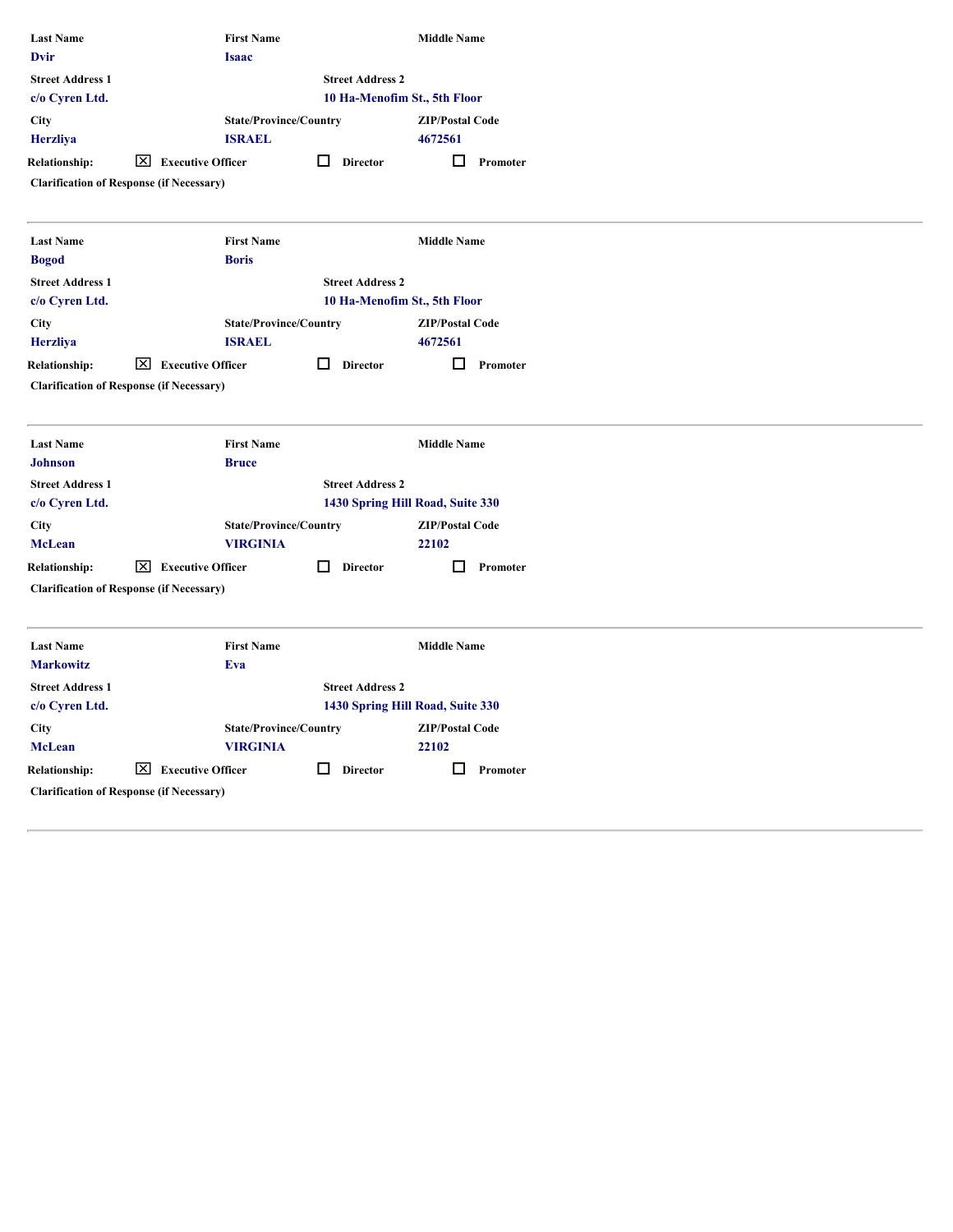| <b>Last Name</b><br><b>Fleck</b> | <b>First Name</b><br><b>Michael</b>              |                           | <b>Middle Name</b>               |  |
|----------------------------------|--------------------------------------------------|---------------------------|----------------------------------|--|
| <b>Street Address 1</b>          |                                                  | <b>Street Address 2</b>   |                                  |  |
| c/o Cyren Ltd.                   |                                                  |                           | 1430 Spring Hill Road, Ste. 330  |  |
| <b>City</b>                      | <b>State/Province/Country</b>                    |                           | <b>ZIP/Postal Code</b>           |  |
| <b>McLean</b>                    | <b>VIRGINIA</b>                                  |                           | 22102                            |  |
| <b>Relationship:</b>             | $\boxed{\times}$ Executive Officer               | $\Box$<br><b>Director</b> | $\Box$ Promoter                  |  |
|                                  | <b>Clarification of Response (if Necessary)</b>  |                           |                                  |  |
|                                  |                                                  |                           |                                  |  |
| <b>Last Name</b>                 | <b>First Name</b>                                |                           | <b>Middle Name</b>               |  |
| Karah                            | <b>Hila</b>                                      |                           |                                  |  |
| <b>Street Address 1</b>          |                                                  | <b>Street Address 2</b>   |                                  |  |
| c/o Cyren Ltd.                   |                                                  |                           | 10 Ha-Menofim St., 5th Floor     |  |
| City                             | <b>State/Province/Country</b>                    |                           | <b>ZIP/Postal Code</b>           |  |
| <b>Herzliya</b>                  | <b>ISRAEL</b>                                    |                           | 4672561                          |  |
| <b>Relationship:</b>             | $\Box$ Executive Officer                         | $\boxed{\times}$ Director | $\Box$<br>Promoter               |  |
|                                  | <b>Clarification of Response (if Necessary)</b>  |                           |                                  |  |
|                                  |                                                  |                           |                                  |  |
| <b>Last Name</b>                 | <b>First Name</b>                                |                           | <b>Middle Name</b>               |  |
| <b>Hamilton</b>                  | <b>James</b>                                     |                           |                                  |  |
| <b>Street Address 1</b>          |                                                  | <b>Street Address 2</b>   |                                  |  |
| c/o Cyren Ltd.                   |                                                  |                           | 1430 Spring Hill Road, Ste. 330  |  |
| <b>City</b><br><b>McLean</b>     | <b>State/Province/Country</b><br><b>VIRGINIA</b> |                           | <b>ZIP/Postal Code</b><br>22102  |  |
| <b>Relationship:</b>             | $\Box$ Executive Officer                         | X Director                | $\Box$ Promoter                  |  |
|                                  | <b>Clarification of Response (if Necessary)</b>  |                           |                                  |  |
|                                  |                                                  |                           |                                  |  |
| <b>Last Name</b>                 | <b>First Name</b>                                |                           | <b>Middle Name</b>               |  |
| <b>Davis</b>                     | <b>Cary</b>                                      |                           |                                  |  |
| <b>Street Address 1</b>          |                                                  | <b>Street Address 2</b>   |                                  |  |
| c/o Cyren Ltd.                   |                                                  |                           | 1430 Spring Hill Road, Suite 330 |  |
| <b>City</b>                      | <b>State/Province/Country</b>                    |                           | <b>ZIP/Postal Code</b>           |  |
| <b>McLean</b>                    | <b>VIRGINIA</b>                                  |                           | 22102                            |  |
| <b>Relationship:</b>             | $\Box$ Executive Officer                         | $\boxed{\times}$ Director | $\Box$<br>Promoter               |  |
|                                  | <b>Clarification of Response (if Necessary)</b>  |                           |                                  |  |
|                                  |                                                  |                           |                                  |  |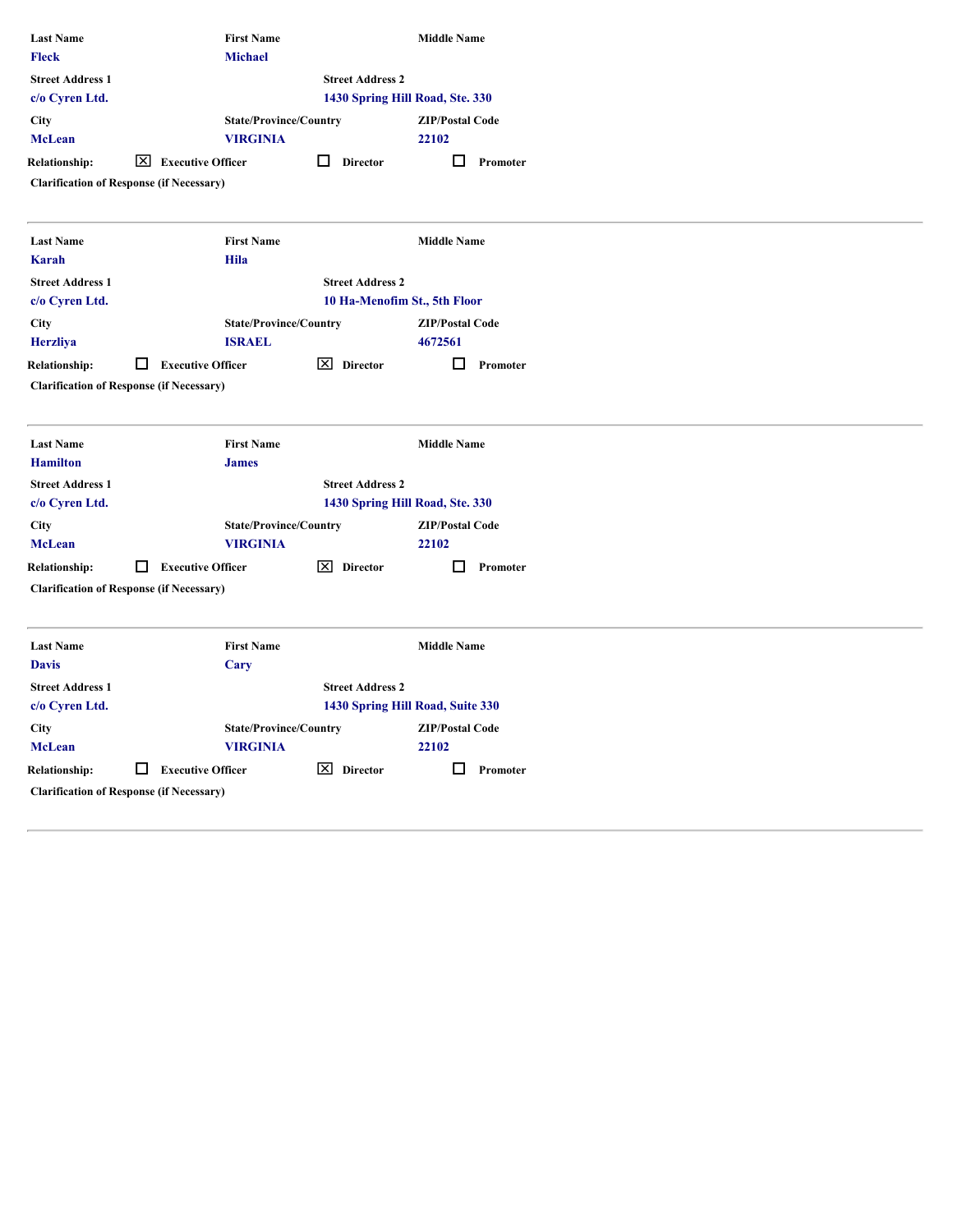| <b>Last Name</b><br><b>Earhart</b>        | <b>First Name</b><br><b>David</b>                                                |                           | <b>Middle Name</b>               |  |
|-------------------------------------------|----------------------------------------------------------------------------------|---------------------------|----------------------------------|--|
| <b>Street Address 1</b><br>c/o Cyren Ltd. |                                                                                  | <b>Street Address 2</b>   | 1430 Spring Hill Road, Suite 330 |  |
| <b>City</b><br><b>McLean</b>              | <b>State/Province/Country</b><br><b>VIRGINIA</b>                                 |                           | <b>ZIP/Postal Code</b><br>22102  |  |
| <b>Relationship:</b>                      | <b>Executive Officer</b><br>□<br><b>Clarification of Response (if Necessary)</b> | $\boxed{\times}$ Director | $\Box$ Promoter                  |  |
| <b>Last Name</b><br>Chang                 | <b>First Name</b><br><b>Brian</b>                                                |                           | <b>Middle Name</b>               |  |
| <b>Street Address 1</b><br>c/o Cyren Ltd. |                                                                                  | <b>Street Address 2</b>   | 1430 Spring Hill Road, Suite 330 |  |
| <b>City</b><br><b>McLean</b>              | <b>State/Province/Country</b><br><b>VIRGINIA</b>                                 |                           | <b>ZIP/Postal Code</b><br>22102  |  |
| <b>Relationship:</b>                      | $\Box$ Executive Officer<br><b>Clarification of Response (if Necessary)</b>      | $\boxed{\times}$ Director | $\Box$ Promoter                  |  |
|                                           |                                                                                  |                           |                                  |  |
| <b>Last Name</b><br><b>Becker</b>         | <b>First Name</b><br>John                                                        |                           | <b>Middle Name</b>               |  |
| <b>Street Address 1</b><br>c/o Cyren Ltd. |                                                                                  | <b>Street Address 2</b>   | 1430 Spring Hill Road, Ste. 330  |  |
| <b>City</b><br><b>McLean</b>              | <b>State/Province/Country</b><br><b>VIRGINIA</b>                                 |                           | <b>ZIP/Postal Code</b><br>22102  |  |
| <b>Relationship:</b>                      | □<br><b>Executive Officer</b><br><b>Clarification of Response (if Necessary)</b> | $\boxed{\times}$ Director | $\Box$ Promoter                  |  |
|                                           |                                                                                  |                           |                                  |  |
| <b>Last Name</b><br><b>Zlentz</b>         | <b>First Name</b><br>Lauren                                                      |                           | <b>Middle Name</b>               |  |
| <b>Street Address 1</b>                   |                                                                                  | <b>Street Address 2</b>   |                                  |  |
| c/o Cyren Ltd.                            |                                                                                  |                           | 1430 Spring Hill Road, Suite 330 |  |
| <b>City</b>                               | <b>State/Province/Country</b>                                                    |                           | <b>ZIP/Postal Code</b>           |  |
| <b>McLean</b>                             | <b>VIRGINIA</b>                                                                  |                           | 22102                            |  |
| <b>Relationship:</b>                      | $\Box$ Executive Officer                                                         | $\boxed{\times}$ Director | $\Box$ Promoter                  |  |
|                                           | <b>Clarification of Response (if Necessary)</b>                                  |                           |                                  |  |
|                                           |                                                                                  |                           |                                  |  |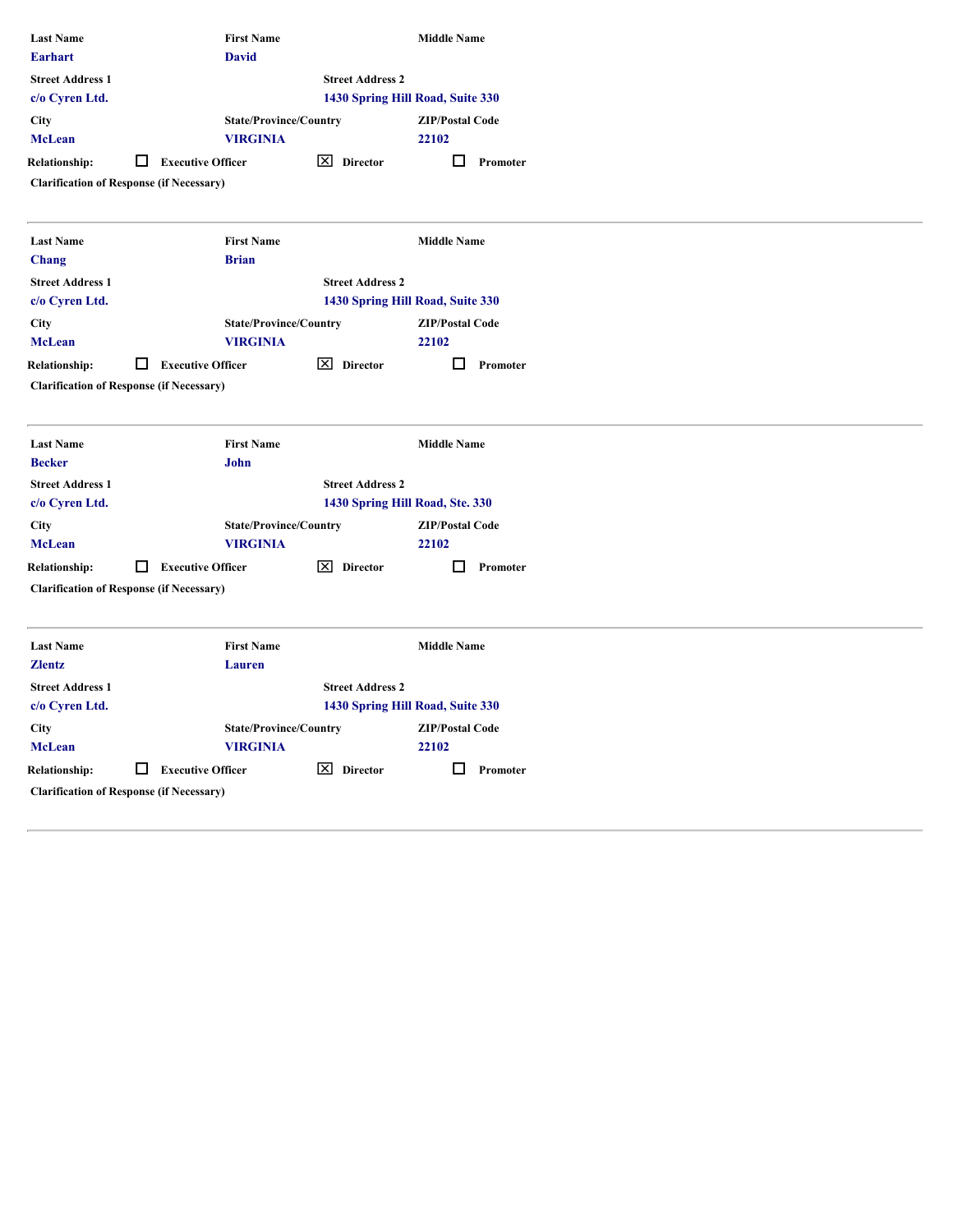|                                    | <b>First Name</b>             |                                                                                                | <b>Middle Name</b>              |
|------------------------------------|-------------------------------|------------------------------------------------------------------------------------------------|---------------------------------|
|                                    | Rajveer                       |                                                                                                |                                 |
|                                    |                               | <b>Street Address 2</b>                                                                        |                                 |
|                                    |                               |                                                                                                | 1430 Spring Hill Road, Ste. 330 |
|                                    |                               |                                                                                                | <b>ZIP/Postal Code</b>          |
|                                    |                               |                                                                                                | 22102                           |
| □                                  |                               | 図<br><b>Director</b>                                                                           | □<br>Promoter                   |
|                                    |                               |                                                                                                |                                 |
|                                    |                               |                                                                                                |                                 |
|                                    |                               |                                                                                                |                                 |
|                                    | <b>First Name</b>             |                                                                                                | <b>Middle Name</b>              |
|                                    | <b>Brian</b>                  |                                                                                                |                                 |
|                                    |                               | <b>Street Address 2</b>                                                                        |                                 |
|                                    |                               |                                                                                                | 1430 Spring Hill Road, Ste. 330 |
|                                    | <b>State/Province/Country</b> |                                                                                                | <b>ZIP/Postal Code</b>          |
|                                    | <b>VIRGINIA</b>               |                                                                                                | 22102                           |
| $\boxed{\times}$ Executive Officer |                               | $\Box$<br><b>Director</b>                                                                      | □<br>Promoter                   |
|                                    |                               | <b>VIRGINIA</b><br><b>Executive Officer</b><br><b>Clarification of Response (if Necessary)</b> | <b>State/Province/Country</b>   |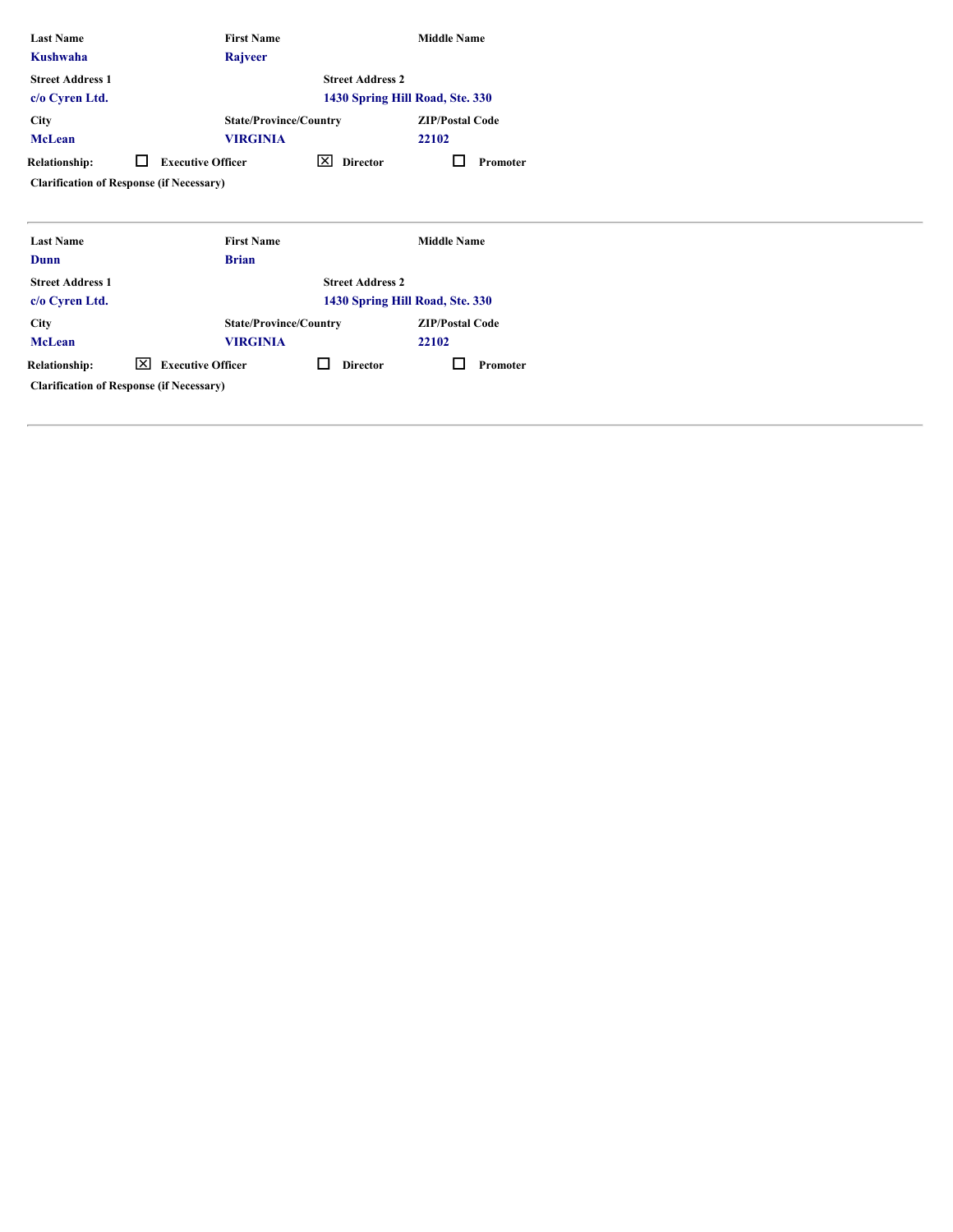# **4. Industry Group**

- o **Agriculture Health Care** o **Retailing Banking & Financial Services D** Biotechnology **D** Restaurants □ Commercial Banking<br>
□ Health Insurance Technology o **Insurance** o **Hospitals & Physicians** o **Computers** o **Investing** o **Pharmaceuticals** o **Telecommunications** o **Investment Banking** o **Other Health Care** x **Other Technology** o **Pooled Investment Fund Travel**  $\Box$  Other Banking & Financial  $\Box$  Manufacturing  $\Box$  Airlines & Airports **Services** o **Manufacturing** o **Airlines & Airports Real Estate Conventions** o **Commercial** o **Tourism & Travel Services**  $\Box$  Construction  $\Box$  Other Travel o **REITS & Finance** o **Other** o **Residential Other Real Estate**
- o **Business Services**

#### **Energy**

- $\Box$  Coal Mining
- $\Box$  Electric Utilities
- **Energy Conservation**
- **Environmental Services**
- $\Box$  Oil & Gas
- $\Box$  Other Energy

### **5. Issuer Size**

- 
- 
- $\Box$  \$1,000,001 \$5,000,000  $\Box$  \$5,000,001 \$25,000,000
- $\Box$  \$5,000,001 \$25,000,000  $\Box$  \$25,000,001 \$50,000,000
- $\Box$  \$25,000,001 \$100,000,000  $\Box$  \$50,000,001 \$100,000,000
- $\Box$  Over \$100,000,000  $\Box$  Over \$100,000,000
- $\boxed{\times}$  **Decline to Disclose □ Decline to Disclose**
- $\Box$  Not Applicable  $\Box$  Not Applicable

**Revenue Range Aggregate Net Asset Value Range**

- **No Revenues No Aggregate Net Asset Value** 
	-
	-
	-
	-
	-
	-
	-

# $\Box$  **\$1 - \$1,000,000**  $\Box$  **\$1 - \$5,000,000**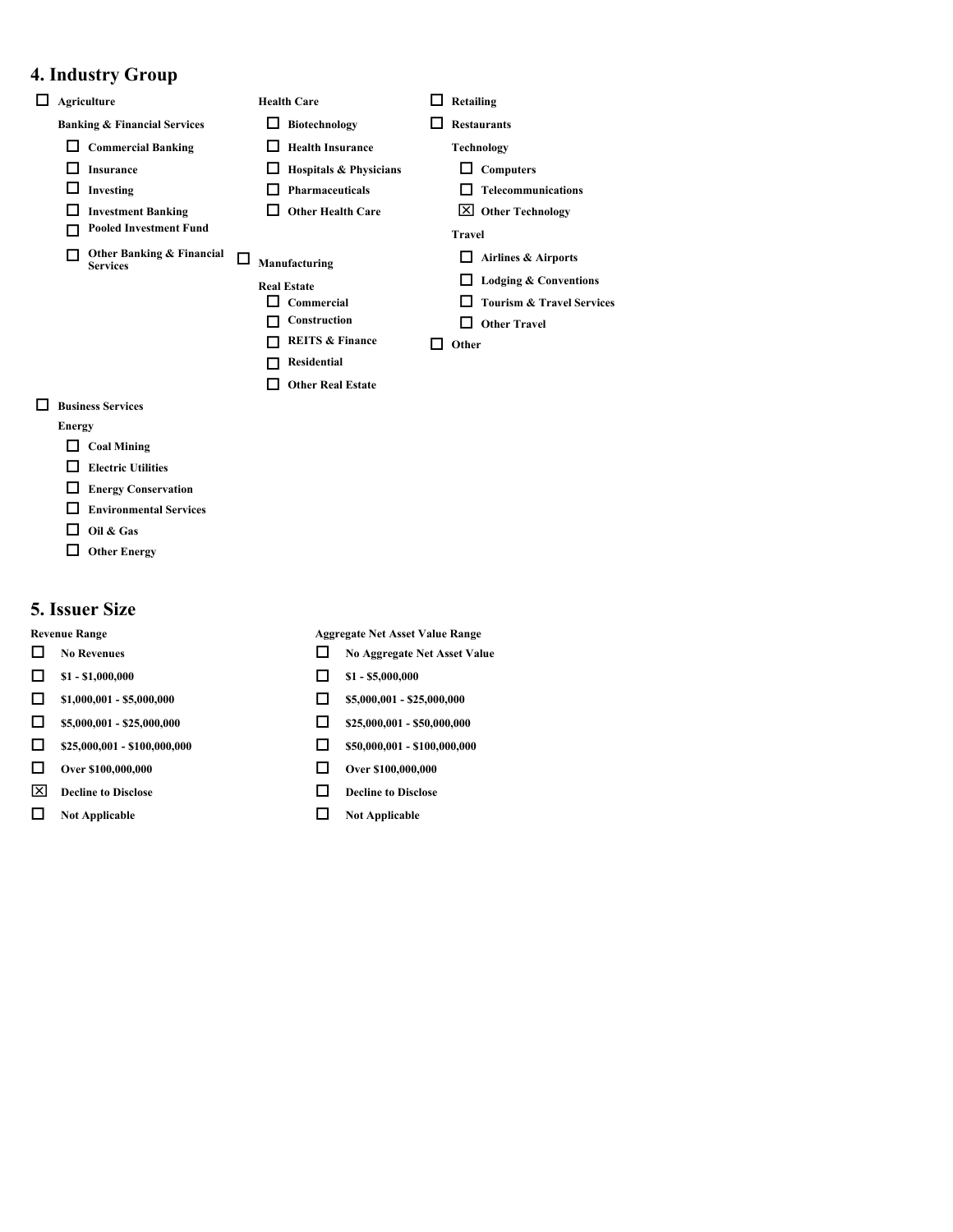# **6. Federal Exemption(s) and Exclusion(s) Claimed (select all that apply)**

|        |                                                                                                       |   |                    | of I caer ar Eachiption(5) and Eachibion(5) Channel (befeel an that apply)  |
|--------|-------------------------------------------------------------------------------------------------------|---|--------------------|-----------------------------------------------------------------------------|
| □      | Rule $504(b)(1)$ (not (i), (ii) or (iii))                                                             | □ | <b>Rule 505</b>    |                                                                             |
| $\Box$ | Rule 504 (b) $(1)(i)$                                                                                 | ⊠ | <b>Rule 506(b)</b> |                                                                             |
| $\Box$ | Rule $504$ (b)(1)(ii)                                                                                 | □ | Rule $506(c)$      |                                                                             |
| $\Box$ | Rule $504$ (b)(1)(iii)                                                                                | □ |                    | Securities Act Section 4(a)(5)                                              |
|        |                                                                                                       | □ |                    | <b>Investment Company Act Section 3(c)</b>                                  |
| ⊠<br>□ | 7. Type of Filing<br>Date of First Sale 2022-02-14<br><b>New Notice</b><br>Amendment                  |   |                    | <b>First Sale Yet to Occur</b><br>$\Box$                                    |
|        | 8. Duration of Offering<br>Does the Issuer intend this offering to last more than one year?           |   |                    | $\boxtimes$<br>$\mathbf{N}$ o<br>п<br>Yes                                   |
|        | 9. Type(s) of Securities Offered (select all that apply)                                              |   |                    |                                                                             |
| □      | <b>Pooled Investment Fund Interests</b>                                                               |   | ⊠                  | Equity                                                                      |
| □      | <b>Tenant-in-Common Securities</b>                                                                    |   | □                  | Debt                                                                        |
| $\Box$ | <b>Mineral Property Securities</b>                                                                    |   | ⊠                  | <b>Option, Warrant or Other Right to Acquire</b><br><b>Another Security</b> |
| ⊠      | Security to be Acquired Upon Exercise of Option,<br><b>Warrant or Other Right to Acquire Security</b> |   | $\Box$             | Other (describe)                                                            |

# **10. Business Combination Transaction**

| Is this offering being made in connection with a business combination<br>transaction, such as a merger, acquisition or exchange offer? | $\mathbf{\nabla}$ Yes | ⊠<br>$N_0$ |  |
|----------------------------------------------------------------------------------------------------------------------------------------|-----------------------|------------|--|
|                                                                                                                                        |                       |            |  |

**Clarification of Response (if Necessary)**

# **11. Minimum Investment**

**Minimum investment accepted from any outside investor \$ 0 USD**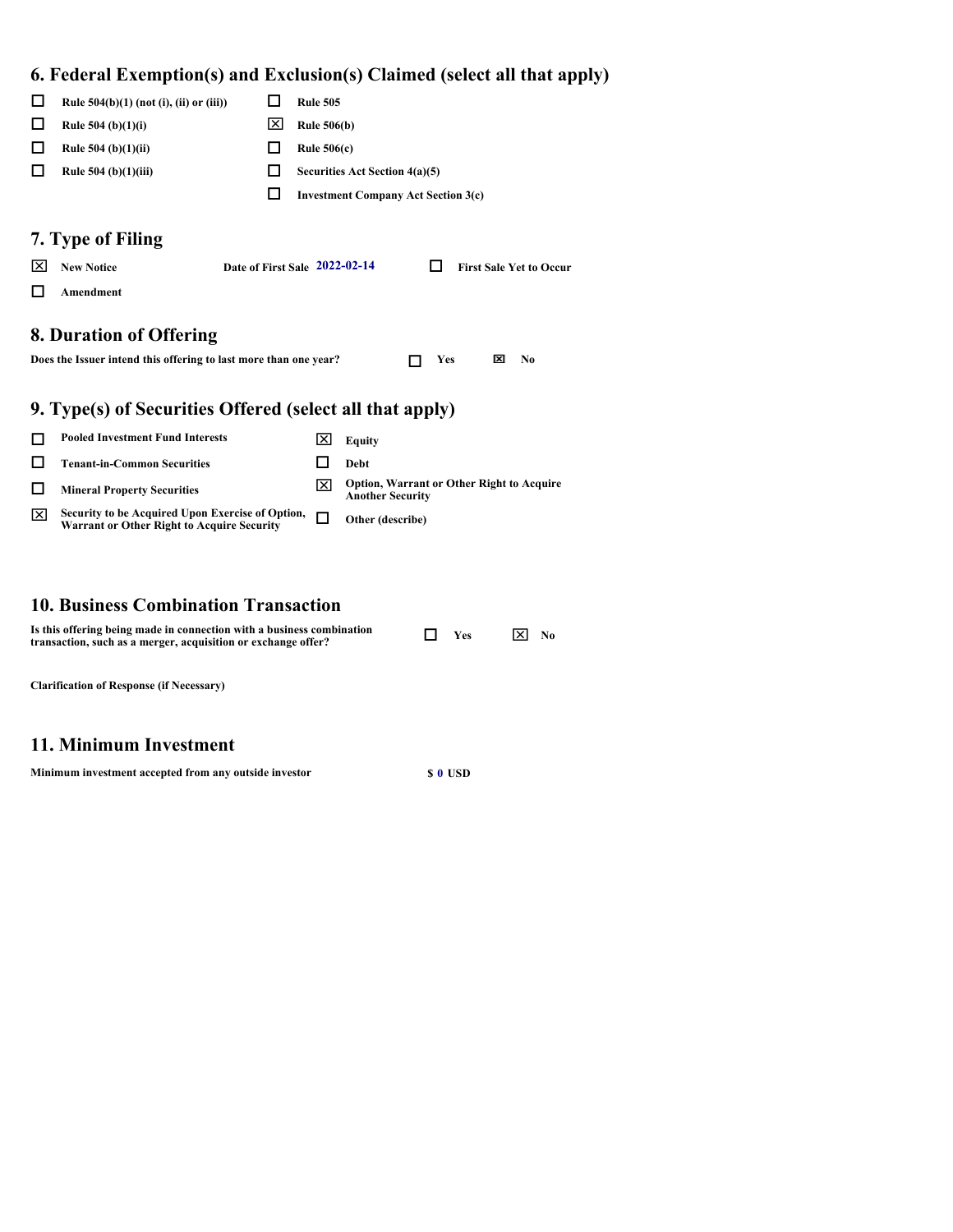# **12. Sales Compensation**

| Recipient                                                                                  |        |                   |                 | <b>Recipient CRD Number</b>                 |                        | □            | None |
|--------------------------------------------------------------------------------------------|--------|-------------------|-----------------|---------------------------------------------|------------------------|--------------|------|
| H.C. Wainwright & Co., LLC                                                                 |        |                   |                 | 375                                         |                        |              |      |
| (Associated) Broker or Dealer                                                              |        | 図                 | None            | (Associated) Broker or Dealer CRD<br>Number |                        | $\mathbf{x}$ | None |
| <b>Street Address 1</b><br><b>430 PARK AVENUE</b>                                          |        |                   |                 | <b>Street Address 2</b>                     |                        |              |      |
| City                                                                                       |        |                   |                 | <b>State/Province/Country</b>               | <b>ZIP/Postal Code</b> |              |      |
| <b>NEW YORK</b>                                                                            |        |                   | <b>NEW YORK</b> |                                             | 10022                  |              |      |
| <b>State(s) of Solicitation</b><br><b>ILLINOIS</b><br><b>NEW JERSEY</b><br><b>NEW YORK</b> | $\Box$ | <b>All States</b> |                 | $\overline{X}$ Foreign/Non-US               |                        |              |      |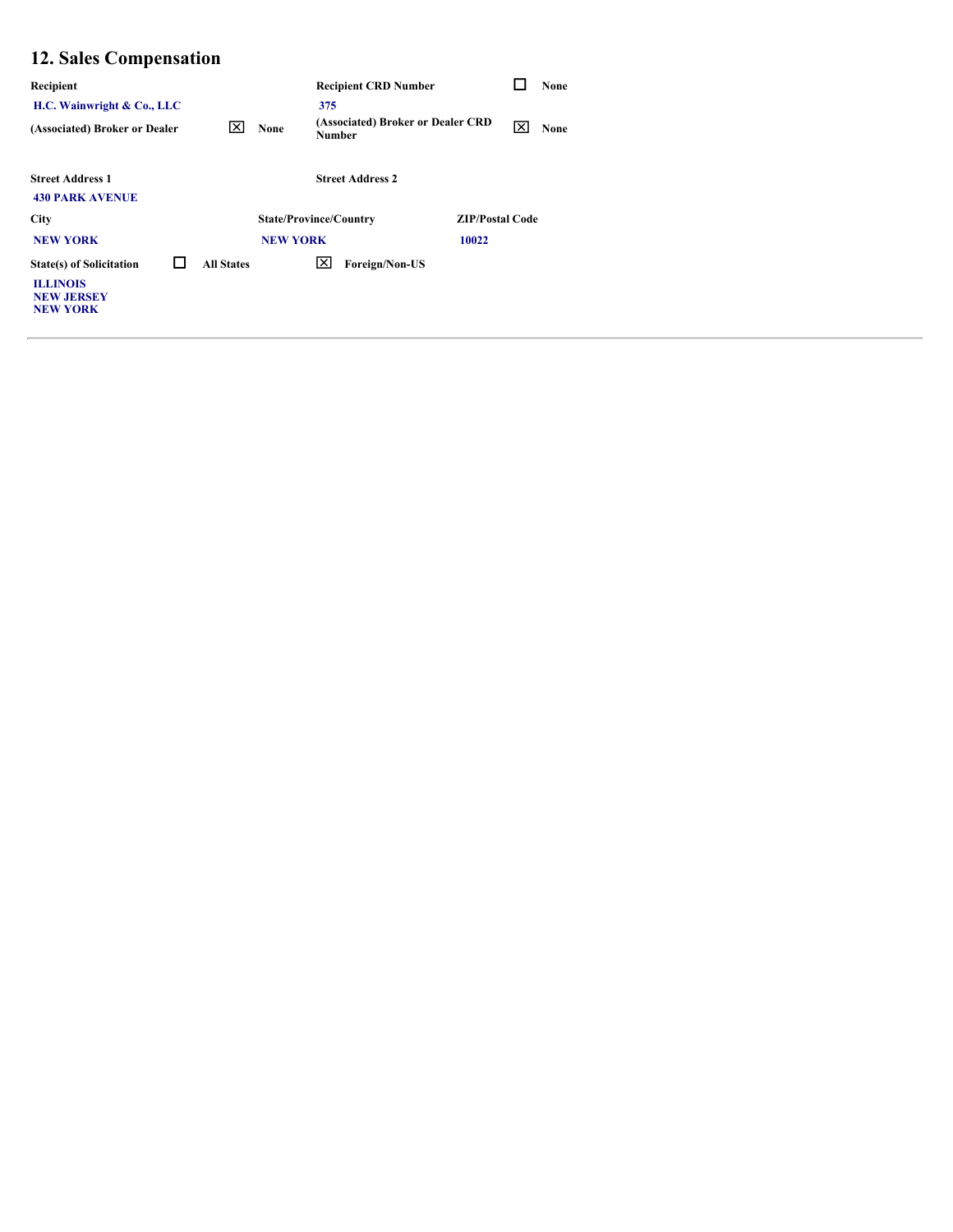#### **13. Offering and Sales Amounts**

| <b>Total Offering Amount</b>      | \$11997634 USD | Indefinite |
|-----------------------------------|----------------|------------|
| <b>Total Amount Sold</b>          | \$11997634 USD |            |
| <b>Total Remaining to be Sold</b> | \$ 0 USD       | Indefinite |

**Clarification of Response (if Necessary)**

## **14. Investors**

**O** Select if securities in the offering have been or may be sold to persons who do not qualify as **accredited investors, Number of such non-accredited investors who already have invested in the offering** 

**Regardless of whether securities in the offering have been or may be sold to persons who do not qualify as accredited investors, enter the total number of investors who already have invested in the offering: 3**

## **15. Sales Commissions & Finders' Fees Expenses**

**Provide separately the amounts of sales commissions and finders' fees expenses, if any. If the amount of an expenditure is not known, provide an estimate and check the box next to the amount.** 



**Clarification of Response (if Necessary)**

**H.C. Wainwright also received warrants to purchase up to 187,745 ordinary shares.**

# **16. Use of Proceeds**

**Provide the amount of the gross proceeds of the offering that has been or is proposed to be used for payments to any of the persons required to be named as executive officers, directors or promoters in response to Item 3 above. If the amount is unknown, provide an estimate and check the box next to the amount.** 

 $\Box$  **Estimate** 

**Clarification of Response (if Necessary)**